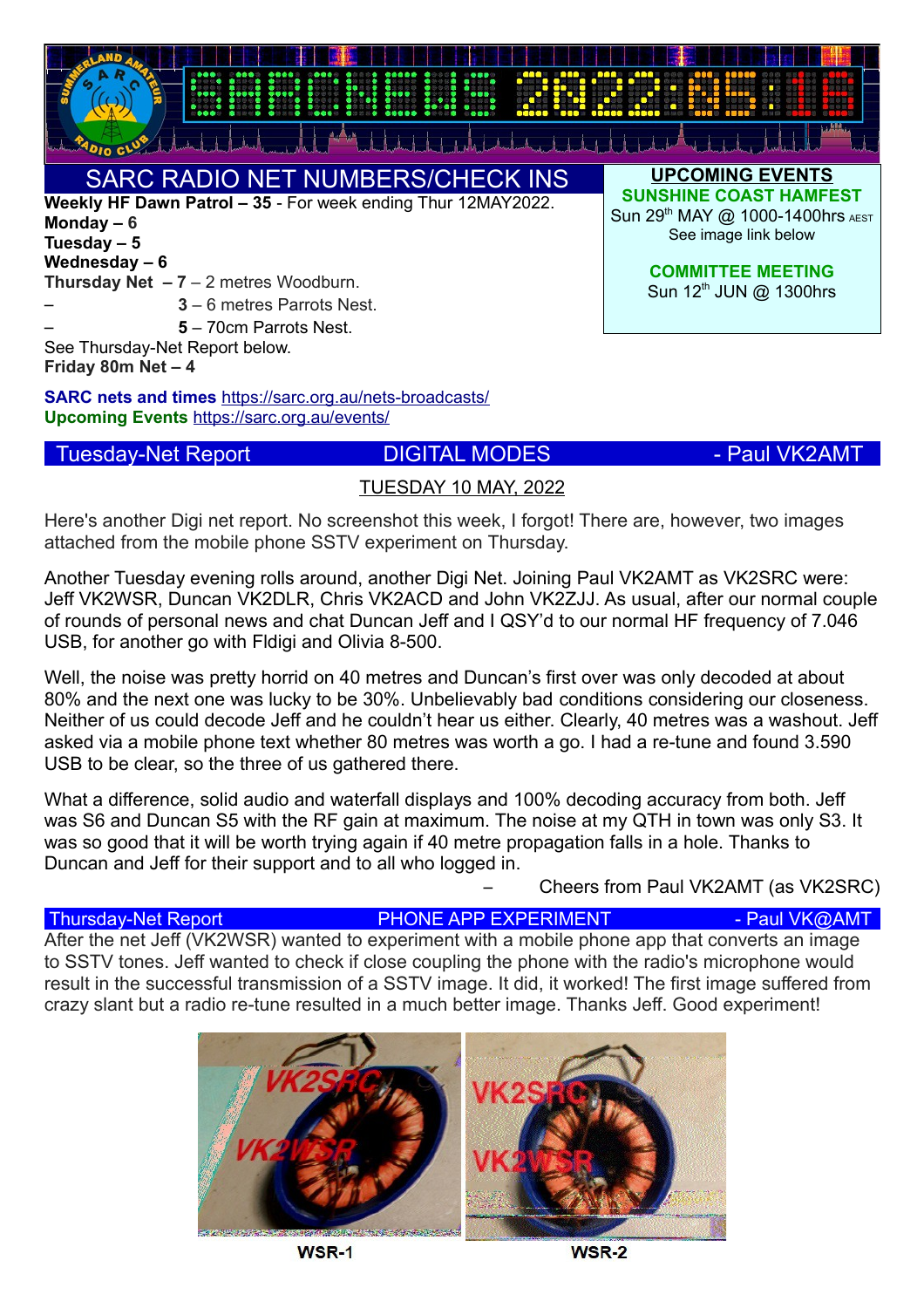

How to find a good cheap radio.

Looking for a married woman, recently cheated on, mad, or scorned, who is willing to sell her husband's radios cheap.